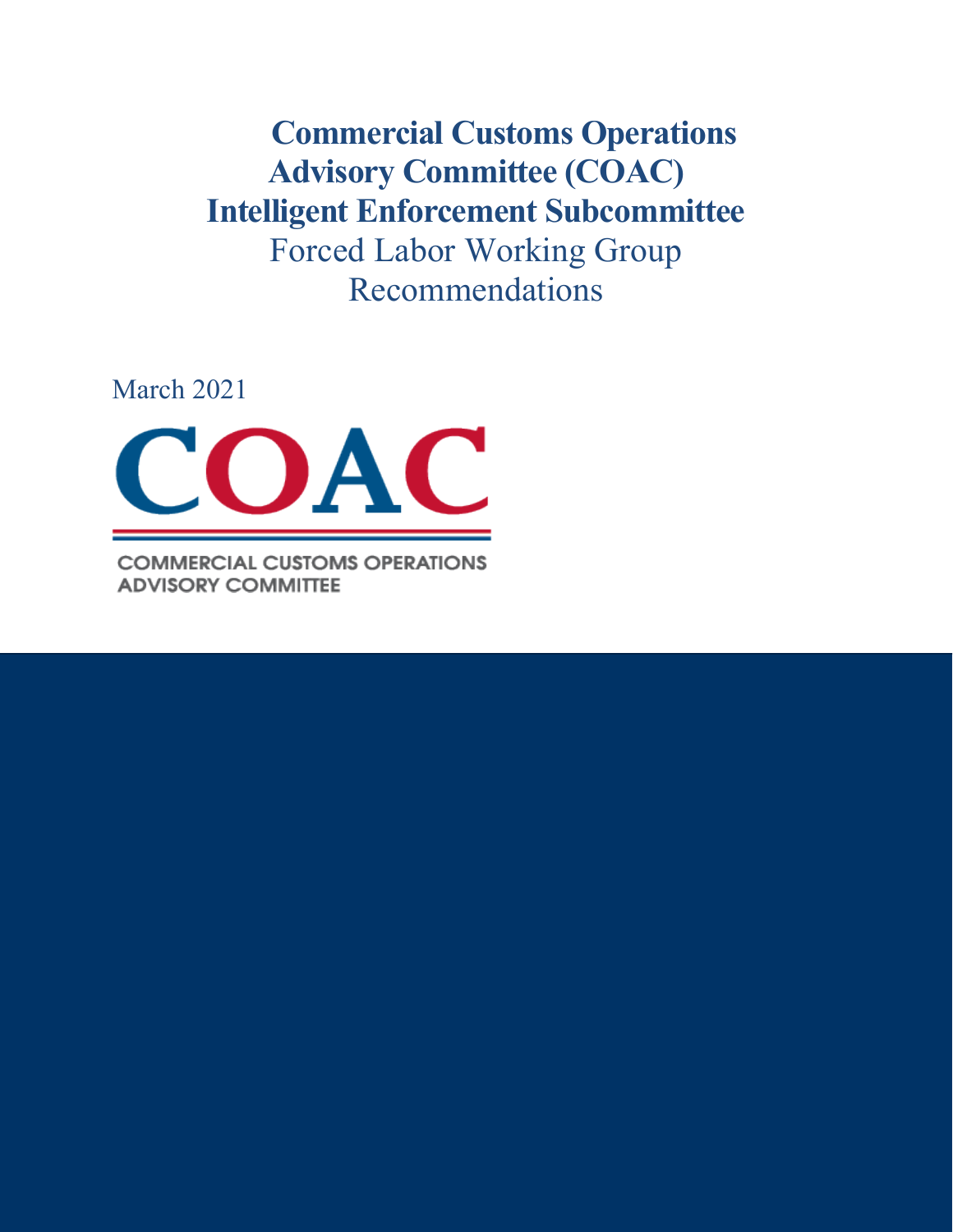## **Forced Labor Working Group (FLWG)**

The Trade Facilitation and Trade Enforcement Act of 2015 identified seven 'Priority Trade Issues' (PTIs) in order to focus CBP resources on risk-informed investment as well as enforcement and facilitation efforts on these high-risk areas that can cause significant revenue loss, harm the U.S. economy or threaten its health and safety<sup>[1](#page-1-0)</sup>. The current PTIs are:

- i.) Agriculture and Quota;
- ii.) Antidumping and Countervailing Duties (AD/CVD);
- iii.) Free Trade Agreements (FTA);
- iv.) Import Safety;
- v.) Intellectual Property Rights (IPR);
- vi.) Revenue; and
- vii.) Textiles and Wearing Apparel.

CBP has briefed the FLWG on its intent to proceed with establishing Forced Labor as a Priority Trade Issue. COAC does not believe its role is to advise CBP on internal structuring and prioritization of subject matter topics. At the same time, we do believe several factors are critically important to consider to ensure a more holistic U.S. government-wide approach to addressing forced labor.

The following recommendations should be considered if CBP continues to move forward with adding Forced Labor as a Priority Trade issue.

- 1. COAC recommends CBP take a collaborative, multi-agency approach as forced labor laws, regulations, outreach and enforcement spans multiple government agencies such as the Department of Homeland Security; Immigration and Customs Enforcement; Department of Treasury; the Department of Labor, International Labor Affairs Bureau; Department of State's Bureau of Democracy, Human Rights and Labor, Trafficking in Persons Office, Office of the U.S. Trade Representative, and the Economic and Business Affairs Bureau, etc. Including collaboration initiatives between the US and international agencies (e.g. U.S. Foreign assistance programs directed to mitigate forced labor practices at the source countries with localized government's enforcement. To ensure a synchronized strategy, CBP should utilize the expert resources of all relevant US government agencies as well as engage more extensively in dialogue and priority setting with the trade.
- 2. COAC recommends CBP expand its collaboration and communication with trade sectors/industries, identifying and sharing best practices, including government to industry efforts to minimize forced labor in supply chains as highlighted in the 'Industry Collaboration White Paper<sup>[2](#page-1-1)</sup>' submitted during COAC's public meeting July 2020.
- [3](#page-1-2). COAC recommends, consistent with GAO 2020 Forced Labor Imports Report<sup>3</sup> and as a broader interagency and trade sector strategy, CBP develop an objective methodology to

<span id="page-1-0"></span><sup>1</sup> *[https://www.cbp.gov/trade/priority-issues.](https://www.cbp.gov/trade/priority-issues)*

<span id="page-1-1"></span><sup>2</sup> *[https://www.cbp.gov/sites/default/files/assets/documents/2020-](https://www.cbp.gov/sites/default/files/assets/documents/2020-Jul/COAC%20IE%20Subcommittee%20Forced%20Labor%20Working%20Group%20Industry%20Collaboration%20Whitepaper%20July%202020_0.pdf)*

*[Jul/COAC%20IE%20Subcommittee%20Forced%20Labor%20Working%20Group%20Industry%20Collaboration%20](https://www.cbp.gov/sites/default/files/assets/documents/2020-Jul/COAC%20IE%20Subcommittee%20Forced%20Labor%20Working%20Group%20Industry%20Collaboration%20Whitepaper%20July%202020_0.pdf) [Whitepaper%20July%202020\\_0.pdf](https://www.cbp.gov/sites/default/files/assets/documents/2020-Jul/COAC%20IE%20Subcommittee%20Forced%20Labor%20Working%20Group%20Industry%20Collaboration%20Whitepaper%20July%202020_0.pdf)*

<span id="page-1-2"></span><sup>3</sup> *GAO recommended that CBP sets targets for key performance indicators related to the enforcement of the prohibition on forced labor imports and a baseline to monitor and evaluate the internal control system and establish activities to monitor performance measures of such measurements. <https://www.gao.gov/products/gao-21-106?source=widget>*